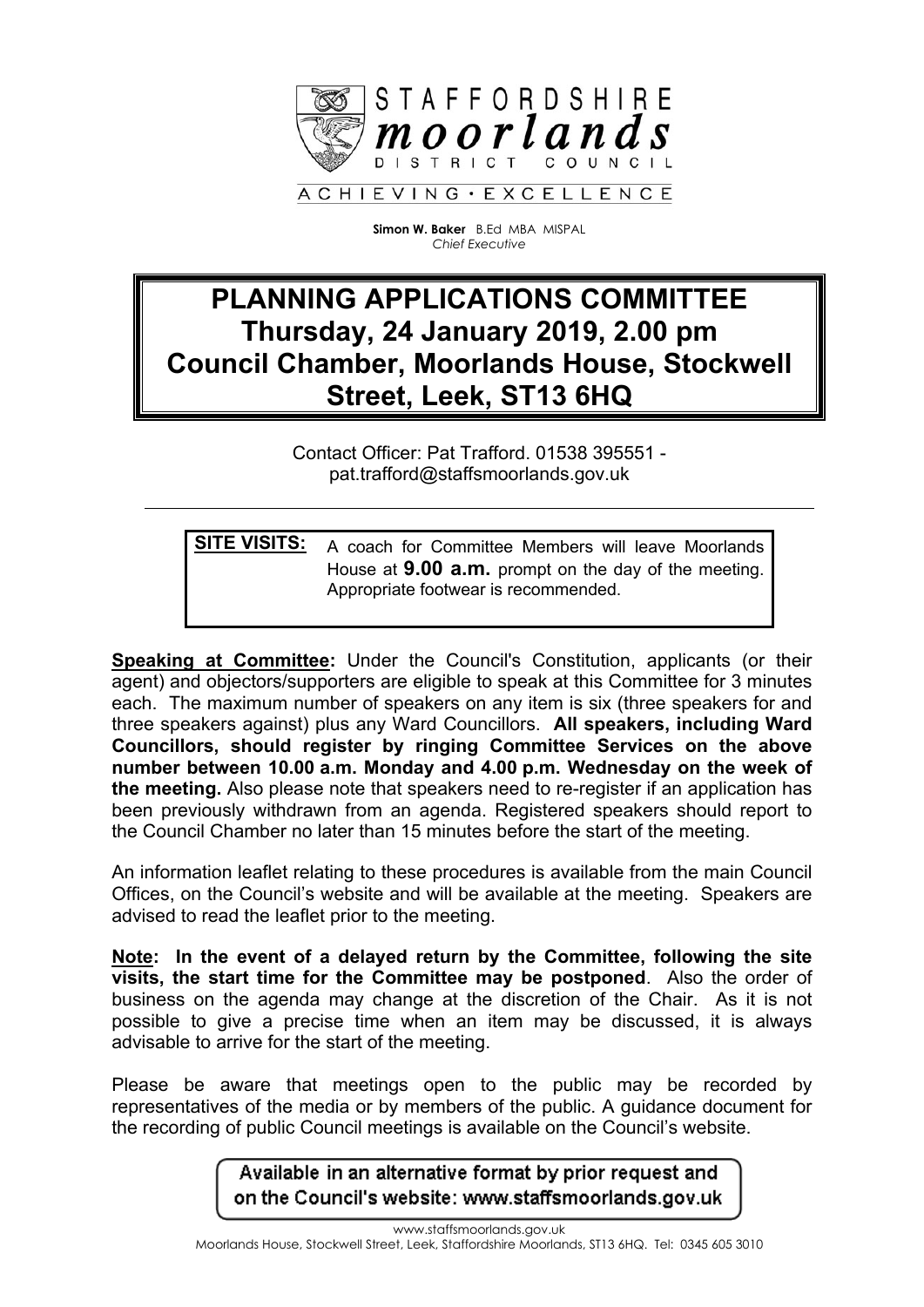## **A G E N D A (Continued)**

- 1. Chair's announcements
	- a) Webcasting;
	- b) Introductions of Members and Officers;
	- c) Other announcements.
- 2. Apologies for absence, if any.
- 3. Minutes of the previous meeting **(Pages 5 - 10)**
	- (a) To approve as a correct record the Public Minutes of the Planning Applications Committee held on 13 December 2018.
	- (b) Reports on matters arising, if any.
- 4. Urgent items, if any.
- 5. Declarations of Interest
	- i. Disclosable Pecuniary Interests;
	- ii. Other Interests;
	- iii. Lobbying Interests.
- 6. Council application to Prune Tree Preservation Order protected trees, St. Chad's Church, The Green, Bagnall **(Pages 11 - 18)**
- 7. Council application to Prune Tree Preservation Order protected tree at open space at Ballington View / Ashcombe Way, Leek **(Pages 19 - 24)**
- 8. Council application to Prune Tree Preservation Order protected trees at Christ Church, Hollington Road, Upper Tean **(Pages 25 - 32)**
- 9. Council application to Prune and Fell Tree Protection Order protected trees at Brough Park, Leek (Rear of Badgers Rise). **(Pages 33 - 40)**
- 10. SMD/2018/0509 Land adjacent to Daisy Bank Farm, Uttoxeter Road, Upper Tean **(Pages 41 - 70)**
- 11. SMD/2018/0677 Blakehall Fisheries,, New Close Fields, Cheadle **(Pages 71 - 80)**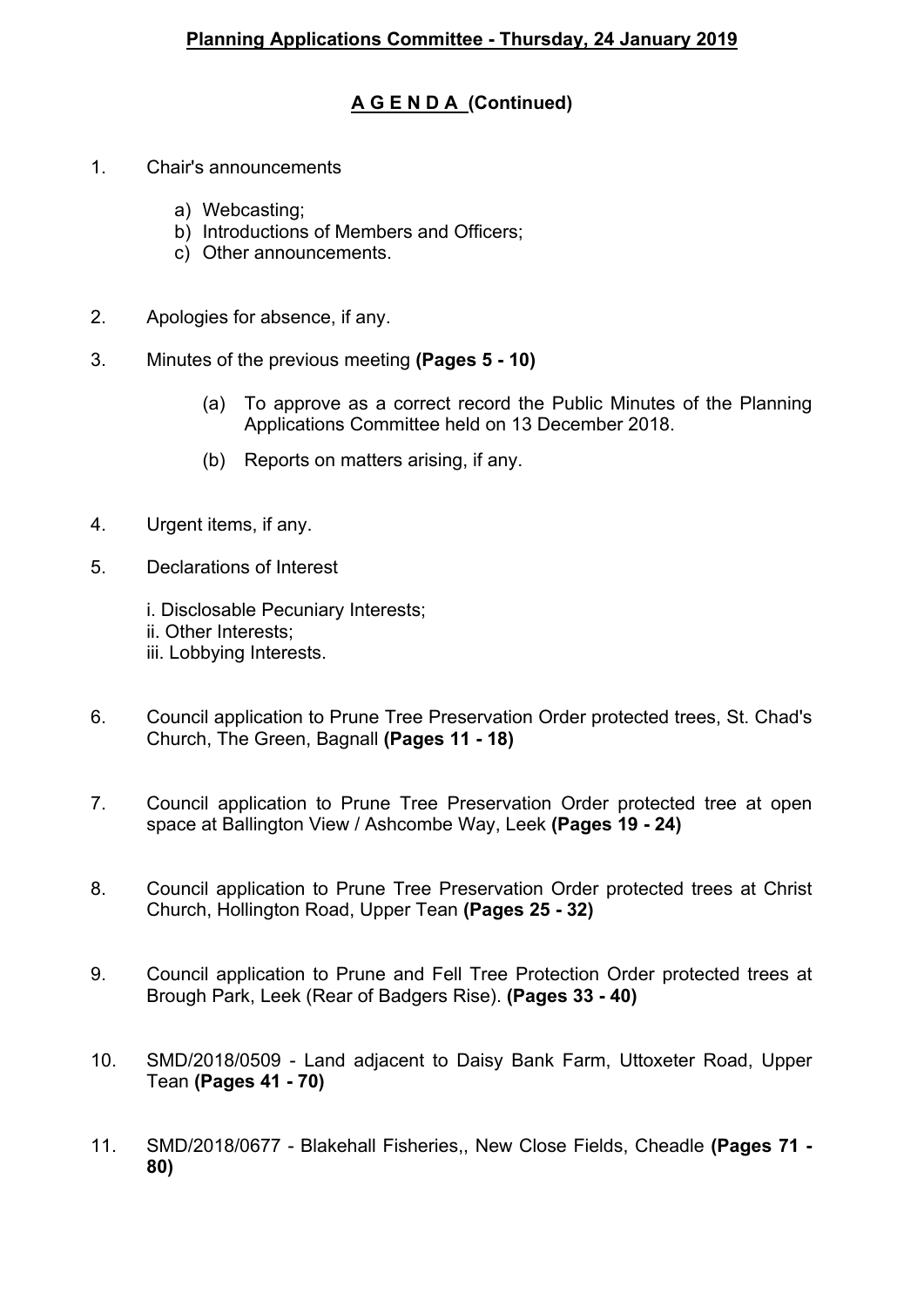## **A G E N D A (Continued)**

- 12. SMD/2018/0705 Blakehall Fisheries, New Close Fields, Cheadle **(Pages 81 - 90)**
- 13. SMD/2018/0704 Adderley Mill, Adderley, Cheadle **(Pages 91 - 108)**
- 14. SMD/2018/0711 Highfield, Leek **(Pages 109 - 120)**
- 15. SMD/2018/0773 Briar Clough, Clay Lake, Endon **(Pages 121 - 152)**
- 16. SMD/2018/0696 Land south east of A.521/A.50 Bypass, Blythe Bridge **(Pages 153 - 176)**
- 17. SMD/2018/0521 153 Park Lane, Biddulph **(Pages 177 - 192)**
- 18. Appeals report **(Pages 193 - 202)**
- 19. NOTE A Late Representations Report will be circulated prior to the meeting i.e. any representations received since this agenda was published.
- 20. Exclusion of the Press and Public
- 21. To approve as a correct record the Exempt Minutes of the last meeting **(Pages 203 - 204)** *(Paragraph 2, 5 - Information which is likely to reveal the identity of an individual. Information in respect of which a claim to legal professional privilege could be maintained in legal proceedings. )*

Published 16 January 2019

| Membership of Planning Applications Committee |                                   |
|-----------------------------------------------|-----------------------------------|
| Councillor S Ellis (Chair)                    | Councillor P Roberts (Vice-Chair) |
| <b>Councillor B Cawley</b>                    | <b>Councillor J Davies</b>        |
| <b>Councillor M Gledhill</b>                  | Councillor P Jackson              |
| Councillor C R Jebb                           | Councillor L D Lea                |
| Councillor I J Lucas                          | Councillor D Ogden                |
| <b>Councillor C Pearce</b>                    | <b>Councillor T Rilev</b>         |
| <b>Councillor S Scalise</b>                   |                                   |